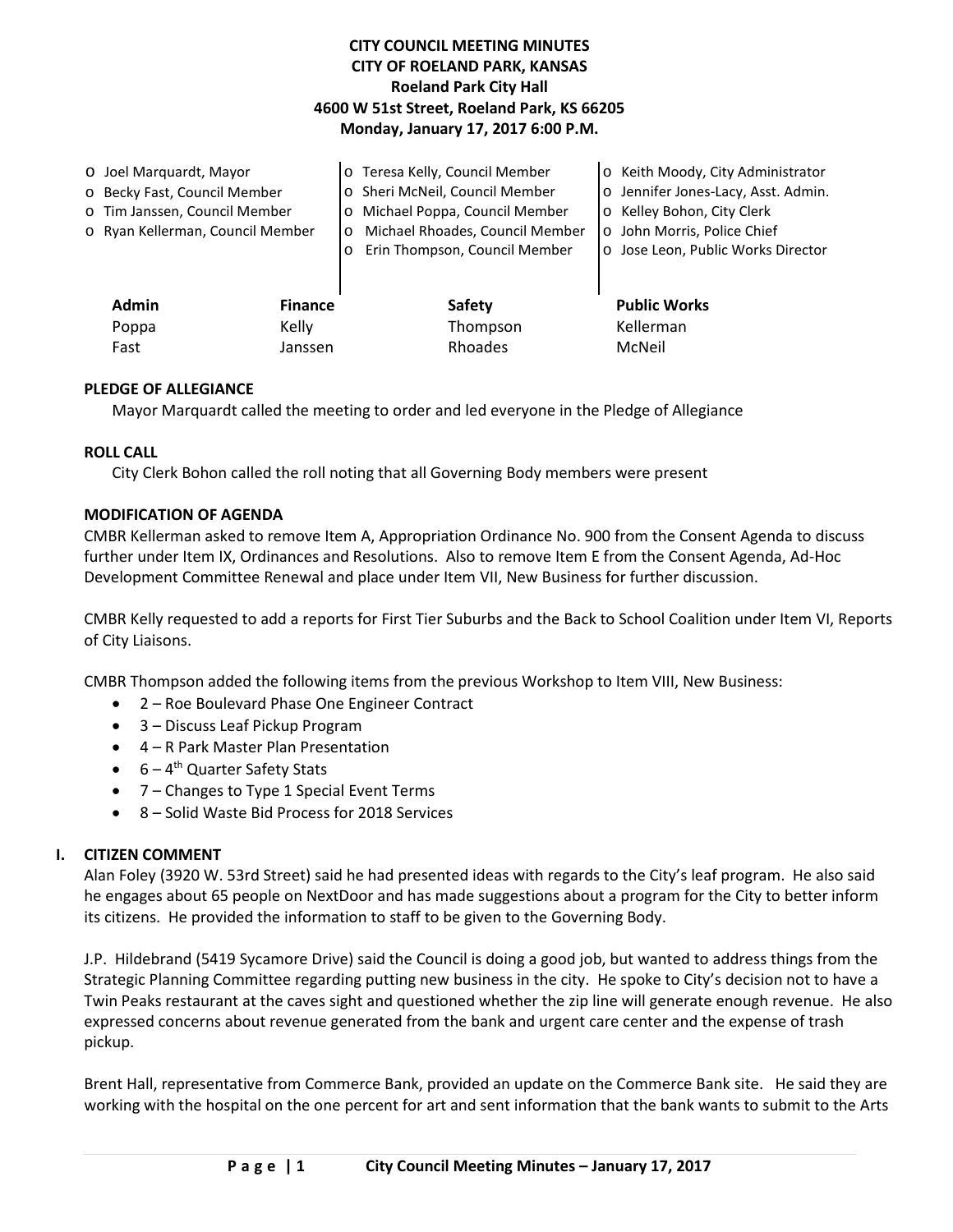Committee and they are waiting on comments back from hospital. Mr. Hall will get that filed with the Arts Committee for their review as soon he receives it.

## **II. CONSENT AGENDA**

- **B. April 18, 2016 Minutes (not previously approved)**
- **C. November 21, 2016 City Council Meeting Minutes**
- **D. December 19, 2016 City Council Meeting Minutes**
- **E. November 14, 2016 City Council Meeting Minutes**

Items A and F were removed from the Consent Agenda.

**MOTION:** CMBR POPPA MOVED AND CMBR KELLY SECONDED TO APPROVE THE CONSENT AGENDA AS AMENDED. (MOTION PASSED 8-0).

## **III. BUSINESS FROM THE FLOOR**

## **A. Applications / Presentations**

## **1. GFOA Certificate of Excellence in Financial Reporting**

Ms. Jones-Lacy announced that for the 22nd year in a row Roeland Park has received the GFOA Certificate of Financial Achievement for their 2015 CAFR. This represents a significant accomplishment by a government and its management in financial reporting. Possibly in 2018 or 2019, staff will work towards the Budget Certificate of Achievement, a goal she would like to see Roeland Park achieve as well.

### **IV. MAYOR'S REPORT**

### **A. Announcements**

*January 23* - 6:00 p.m., Roeland Park Community Center, **Community Forum**. Topics will include branding, a presentation on the tax lid, and trash bin shielding.

*February 4* - Cancelled - **Lovey Dovey Art Mart**

*March 25* - 7:00 p.m. to 10:00 p.m., Roeland Park Community Center. **Spring Wine Fling** with funds to be used to construct a shelter at R Park.

*April 15* - 11:00 a.m., Nall Park **Easter Egg Hunt**.

*April 29* - 11:00 a.m., R Park **Arbor Day Celebration**.

## **V. WORKSHOP AND COMMITTEE REPORTS**

## **A. Workshop Summaries**

CMBR Thompson said the workshop summaries were contained in the packet.

#### **VI. REPORTS OF CITY LIAISONS**

#### **A. First Suburbs Coalition**

CMBR Kelly extended an invitation to the First Suburbs Coalition meeting on Friday January  $27^{th}$  from 8-10 a.m. at Westwood City Hall. She said that Roeland Park did achieve the silver recognition level for the Community for All Ages and the City will be receiving their plaque that day. She added that they have received the final report from the R Park charrette. They are also awaiting for AARP to approve the logo and then they will be able to distribute the report for everyone to read. Up to this point the Parks Committee had used the raw data and the drawings to help them in the design process for R Park, so it is nice to have the report to back that up.

## **B. Bike-Pedestrian Ad Hoc Committee**

CMBR Kelly reported that the Bike-Ped Ad Hoc Committee approached Roesland Elementary about a Bike to School Day. Since then multiple organizations have gotten on board, including the county and the school district. They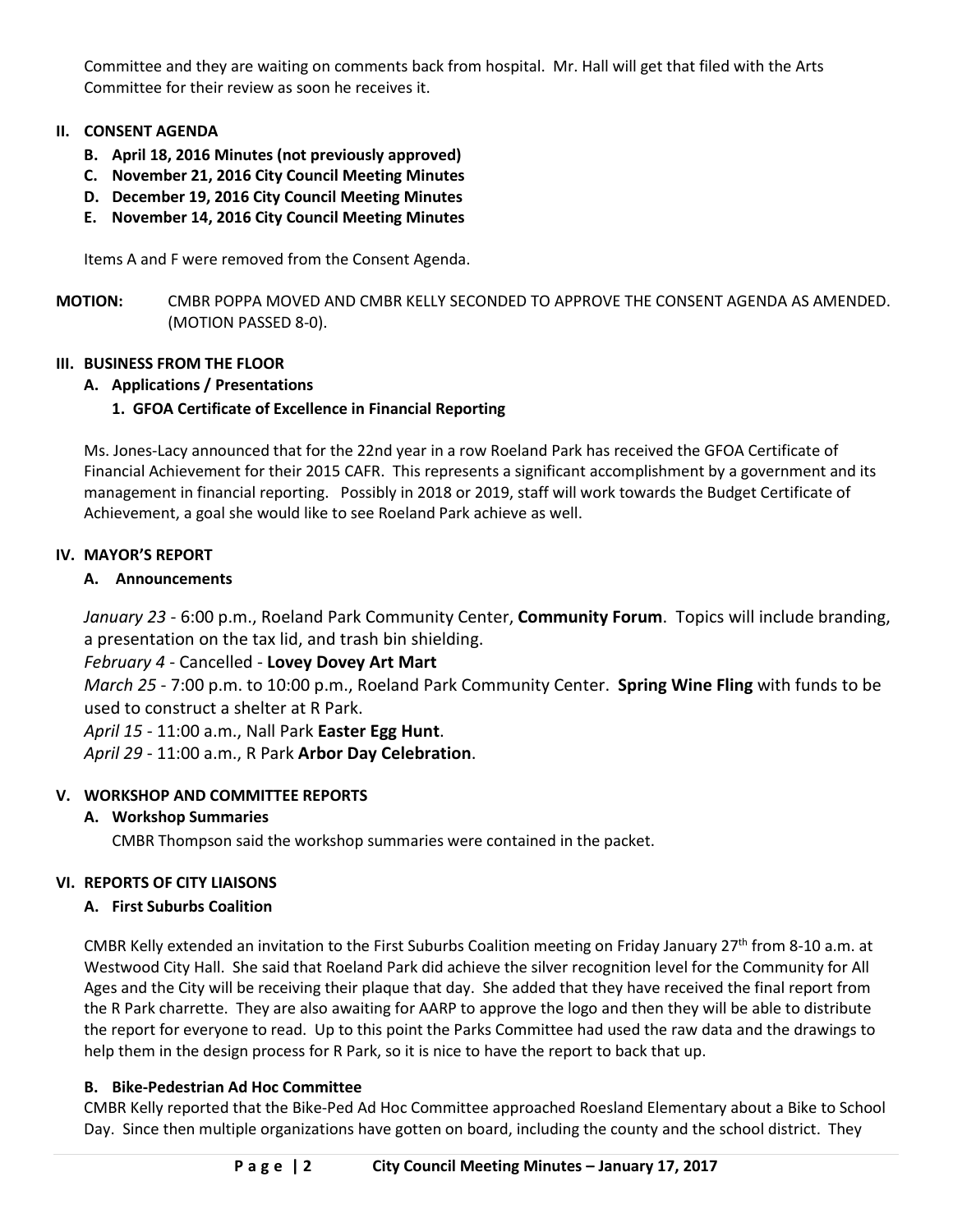applied for a Safe Kids Johnson County grant and received the full funded amount of \$25,000 to help support Walk to School Day. The grant will pay for a two-day training for people assisting with the school, a walkability assessment for the city to find a safe route to school, and also help fund the development of a work plan. They even believe there will be enough left to help create some type of creatively inspired crosswalk at the school.

## **VII. UNFINISHED BUSINESS**

### **A. Committee Appointments and Reappointments**

City Clerk Bohon read off the reappointment and appointments into the record.

- Reappoint Marek Gliniecki to the Arts Committee.
- Appoint Maddie Kamphaus to the Planning Commission Ward I.
- Appoint Leslee Rivarola to the Aquatic Center Ad-Hoc Committee
- Appoint Tami Janssen to the Aquatic Center Ad Hoc Committee
- Appoint Jared Lube to the Parks Committee
- Appoint Andrea Sexton to the Events Committee
- Appoint Stephanie Newton to the Events Committee.

CMBR McNeil introduced newly-appointed Planning Commissioner Maddie Kamphaus to the Governing Body. Mayor Marquardt welcomed her and thanked her for agreeing to serve on the commission.

## **MOTION:** CMBR POPPA MOVED AND CMBR KELLY SECONDED TO APPOINT AND REAPPOINT AS INDICATED IN THE ACTION ITEM. (MOTION PASSED 8-0)

#### **B. Ad Hoc Development Committee Renewal (Consent Agenda Item E)**

CMBR Kellerman said the only reason he removed it from the Consent Agenda is that in renewing this committee he wants to make certain they will present everything to the Council going forward, including any restaurant prospects just so the Council is aware of them and to avoid further rumors based on personal bias.

CMBR Poppa said the restaurant was dismissed in committee and it was reported to the Council. The reason it was dismissed was because they were looking for a local family establishment and that is what they have been pushing for. The committee believed that was the direction they had received from the Council. Dismissal of a Twin Peaks restaurant was not based at all on a moral decision as was indicated, but took in financial considerations and also the type of establishment that would best serve the residents.

CMBR Thompson added that they did look at all of those considerations that were mentioned and added that the meetings are always open and all Councilmembers and community members are always welcome if they are interested.

CMBR Rhoades said that restaurant was only an idea, but nothing came before the committee.

CMBR McNeil said she never heard about the potential restaurant except through NextDoor. She said if there are talks in the works the committee should let everyone know to avoid being blind-sided by residents and the Council not knowing anything about it.

CMBR Thompson said that the CBC representative made a suggestion this might be a prospect and asked what would be the direction of the ad hoc committee. She put it on the agenda for economic development in an effort to be transparent and open, so everybody knows what is going on. Someone saw it and put it on NextDoor.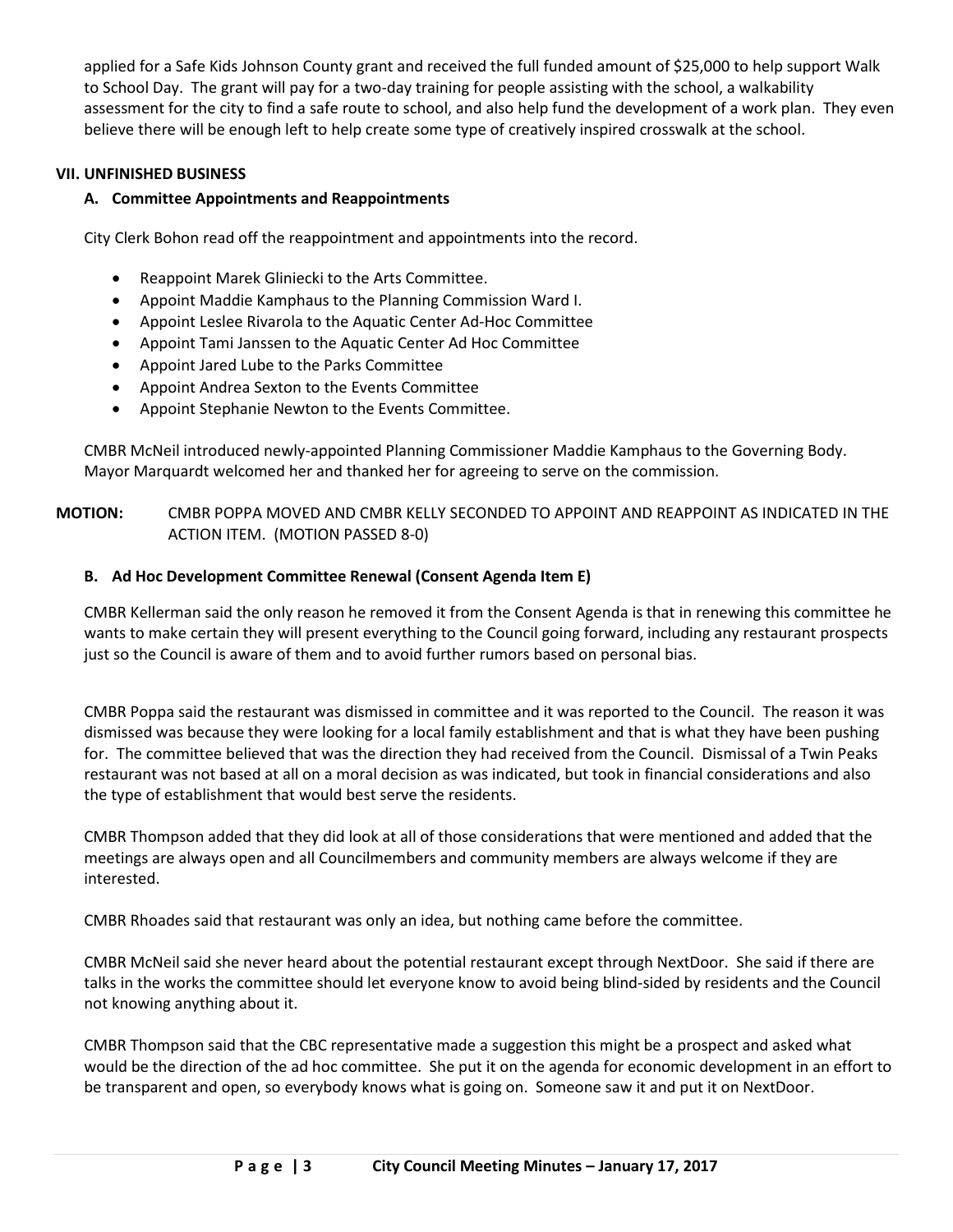CMBR McNeil said she appreciated the updates from the committee at Council meetings, but would like to see it brought forward at a Workshop so they can discuss such items.

**MOTION:** CMBR KELLERMAN MOVED AND SECONDED BY CMBR JANSSEN TO APPROVE THE RENEWAL THE AD HOC DEVELOPMENT COMMITTEE. (MOTION PASSED 8-0)

### **VIII. NEW BUSINESS**

### **A. Renewal of Code Enforcement Services Agreement with Westwood Hills**

Ms. Jones-Lacy said this is the second year renewing this contract. Last year the Westwood Hills requested support from the City's Code Enforcement staff. They like to do one round of proactive enforcement annually and then have Roeland Park's Code Enforcement officer respond to any type of complaints that they have. The terms remain basically the same. Last year there was very little demand on staff time and this gives us an opportunity to be good neighbors and help out another community and give them a service they need. This is a one-year agreement, but going forward the plan is an automated renewal and the terms may change based upon salaries. If a Code Enforcement officer's salary increases and their benefits increase, then the rate would change.

CMBR Rhoades asked how they arrived at \$36.66 an hour. Ms. Jones-Lacy said it is based on the rate of the City's Code Enforcement Officer for her salary and benefits and has a 15 percent overhead charge in addition to that.

## **MOTION:** CMBR POPPA MOVED AND CMBR MCNEIL SECONDED TO RENEW THE CODE ENFORCEMENT SERVICE AGREEMENT WITH WESTWOOD HILLS. (MOTION PASSES 8-0)

#### **B. Renewal of IT Services with Johnson County**

Ms. Jones-Lacy said this renewal is for an agreement that has been in place with Johnson County since 2012. They provide the City with all of their IT support services as well as security on the network and do help desk type work. One change in the agreement is the county has restructured the IT involved, shifting staff around and have thus reviewed all of the agreements with the other communities to provide IT services. The county has determined that they have systematically undervalued the cost and they are trying to recoup that. They are not looking to make any profit, but historically they've lost on the agreement. The agreement for 2017 is \$19,740. In 2016, it was \$17,160, approximately a 15 percent increase. If they recoup the full cost, it would be around \$27,000 annually, which is their goal.

Ms. Jones-Lacy has spoken with other communities and all of their prices have essentially gone up too. Most are planning to stick with DTI, with the exception of Prairie Village who is trying to work out a different arrangement.

Staff is recommending renewal with Johnson County for 2017 and to continue service with them. She said they do get very good service for the security. They host the website and the archive system and everyone is very happy with the service. They are also fortunate in Roeland Park that they have a police sergeant that happens to moonlight doing IT work and has been incredibly helpful (Randy Costlow). During the 2017 term, and possibly for 2018, staff would like to look at other alternatives and options, and do their due diligence to make certain they are getting the best value for taxpayer dollars.

CMBR Kellerman asked if the contract could be renegotiated to every six months or so. Ms. Jones-Lacy said they could negotiate, but historically it has been an annual agreement. There have been opportunities to potentially work with the county to do a shorter term agreement if needed.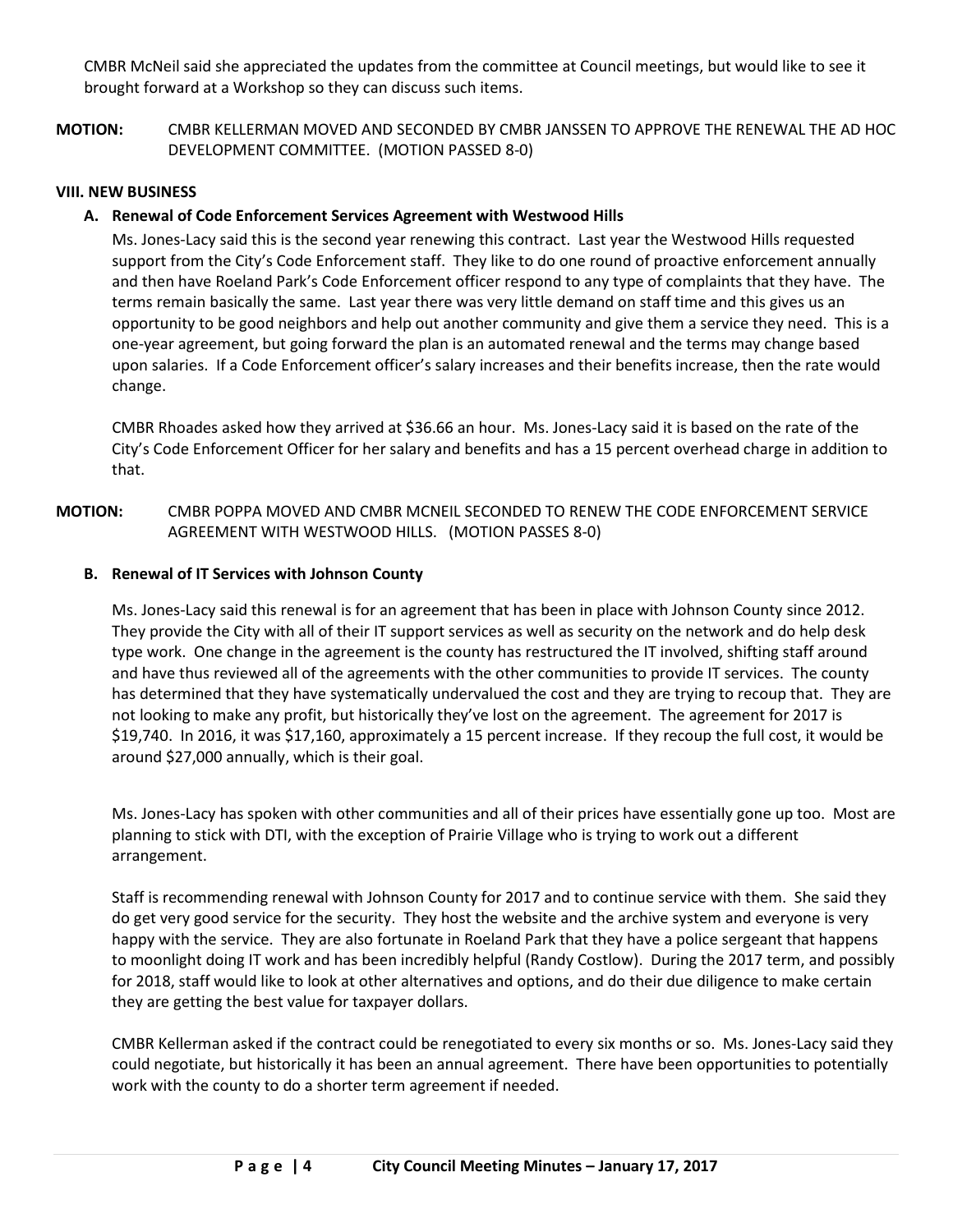**MOTION:** CMBR THOMPSON MOVED AND CMBR POPPA SECONDED TO APPROVE THE RENEWAL WITH JOHNSON COUNTY DEPARTMENT OF TECHNOLOGY AND INNOVATION FOR IT SERVICES FOR 2017. (MOTION PASSED 8-0).

## **C. 1% Arts Direction to Arts Committee**

City Administrator Moody stated the Governing Body wished to continue this discussion when City Attorney Mauer would be present.

Mayor Marquardt said the Arts Committee has a role in this development, but it is more about assessing value of the art. The question has become should the Council make a recommendation that Commerce Bank not go back to the Arts Committee with suggestions so as not to convolute the process. City Administrator Moody said there is nothing in the existing resolution that says the Arts Committee is the one to review the proposed art, but it made sense to engage them since the City has such a committee. They have provided direction to Commerce that their proposed seating wall was not considered art by the committee. Commerce has since revised their site plan which still needs final approval by the Council.

Mayor Marquardt said Commerce had the intent of using the hospital's portion of one percent art on the Commerce site. He said he believed the resolution stated the art should go on the site of the development. The City would also like to see something that is good for the gateway and that would optimize everyone's positions.

Mr. Hall said they felt they were supposed to go through the Arts Committee, but if they need to go through a different avenue they are fine with that. He said as written, the resolution requires the art to be on the developer's property not the City property.

Mayor Marquardt said there is some question as to whether it has to be all on the developer's property or some on the City property. He also said as written some should be on the hospital property, but believed the city had leeway to adjust that to all be in one place if the landowners all agree. If the City agrees that all monies can be grouped together maybe they can all agree the art can be partially on the right-of-way also. Mayor Marquardt would like to discuss the possibilities of having something that is somewhat city-oriented as a gateway element, but also enhances the property and brings people to the bank and hospital. He added that some ideas discussed were a fountain and a vertical element.

Mr. Hall said the developer's approach was that the hospital and bank's portions would go towards the art on the corner where it has been delineated.

Mayor Marquardt said that the city would have to agree to that because it is not written that way for the property. Mr. Hall said he thought that was stipulated to in the last development agreement.

Mr. Hall said his purpose for this evening is to find out what the process is and to let the Council know where they are in their process.

Mayor Marquardt said they would like to work on the process, not what the art would be, but the process itself and to work with the developer on grouping the money and having a design that is good for Commerce and ideally good for the City as well.

CMBR Rhoades asked if the thought was originally that Commerce would submit an art plan to the city or was the city to submit the art plan to Commerce. City Administrator Moody said the language in the resolution does not state that the city will direct the art. But the thought was that with this being at the entryway to the city and also the city going through a community visioning process, the hope was to coordinate the two so as to achieve a more cohesive and complementary art/gateway at the intersection. The resolution does give some guidance of what is not considered art and it also gives some direction on what can be considered as art.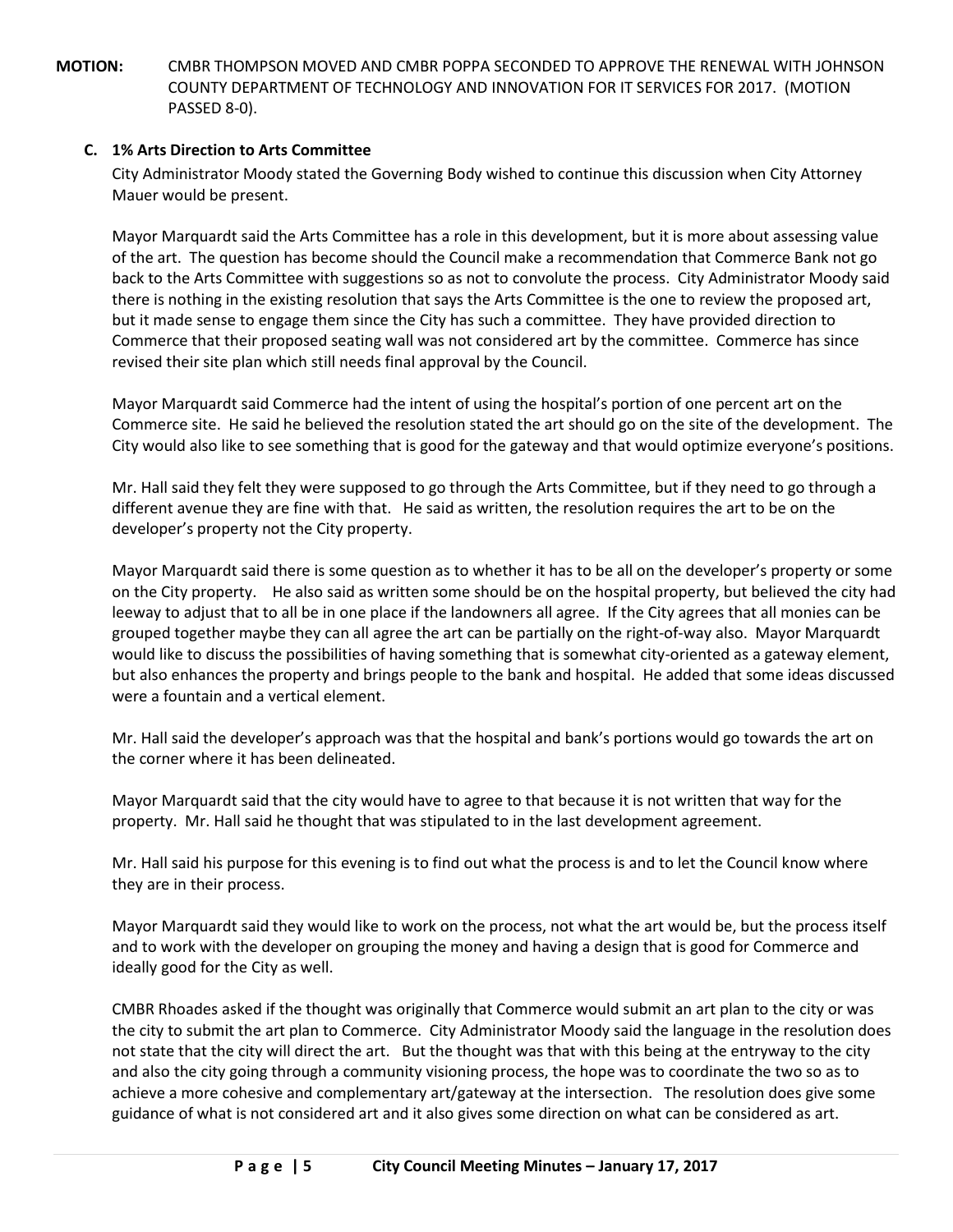CMBR Rhoades said members of the ad hoc committee would like to see it being placed on the corner entering into the city as a gateway element continuing along with the opposite side across the street.

Mr. Hall said they can deposit their one percent for art and still get their occupancy for the building and it can still be decided at a later date what the art will be.

Mayor Marquardt asked if Mr. Hall was open to listening to the process of the Roe Boulevard design visioning and going through that design to see how a piece of artwork might play into that process. Mr. Hall said he would be open to that.

CMBR McNeil said she believes the discussion should go to the visioning committee rather than the ad hoc committee and she would like to have Commerce involved in that.

Mayor Marquardt added that the visioning process is anticipated to be completed by the end of the summer with the hopes that a design would follow six months later.

City Administrator Moody said included in the scope of services for the visioning committee is that they will develop concepts for these entryway components.

CMBR Janssen asked about the construction cycle for completion of the bank and hospital development site. Mr. Hall said the amended development agreement has both the hospital and bank sites beginning by April 10. The hospital has submitted their plans to the city, and the bank is finalizing their drawings and will submit them to the city and start construction as soon as possible. The construction cycle is anticipated to be a 7-8 month time frame for the bank. He was unsure of the hospital's time frame.

City Administrator Moody thought it might be good for the Council to make a motion that the committee for Roe Boulevard is the group that Commerce is to work with on the topic as it is not clearly delineated in the resolution or by Council as far as who the developer is to work with.

### **MOTION:** CMBR FAST MOVED AND CMBR THOMPSON SECONDED THAT COMMERCE BANK WILL WORK WITH THE ROE VISIONING COMMITTEE FOR THE ONE PERCENT FOR ART PROJECT. (MOTION PASSED 8-0.)

CMBR Rhoades said having one or two members from the Arts Committee be on the Visioning Committee would be a good idea. CMBR Fast said she asked that question earlier and felt the Mayor stated that would be the case. Mayor Marquardt clarified that he did not say that someone from the Arts Committee should not be on the Visioning Committee. He added further that he spoke with Mr. Gliniecki about the fact that the resolution does not bind Commerce to work with the Arts Committee.

### **MOTION:** CMBR FAST MOVED TO AMEND THE MOTION THAT CONVERSATIONS REGARDING ONE PERCENT FOR ART INCLUDE REPRESENTATION FOR THE ART COMMITTEE. (MOTION WITHDRAWN)

CMBR Poppa stated that all that is on the agenda is approving Councilmembers to be on the committee, but they have not set up the rest which would be a separate conversation. CMBR Poppa added that he too would like to see a member of the Arts Committee on the group.

CMBR Fast withdrew her motion.

## **D. Roe Boulevard Phase One Engineer Contract (Workshop #2)**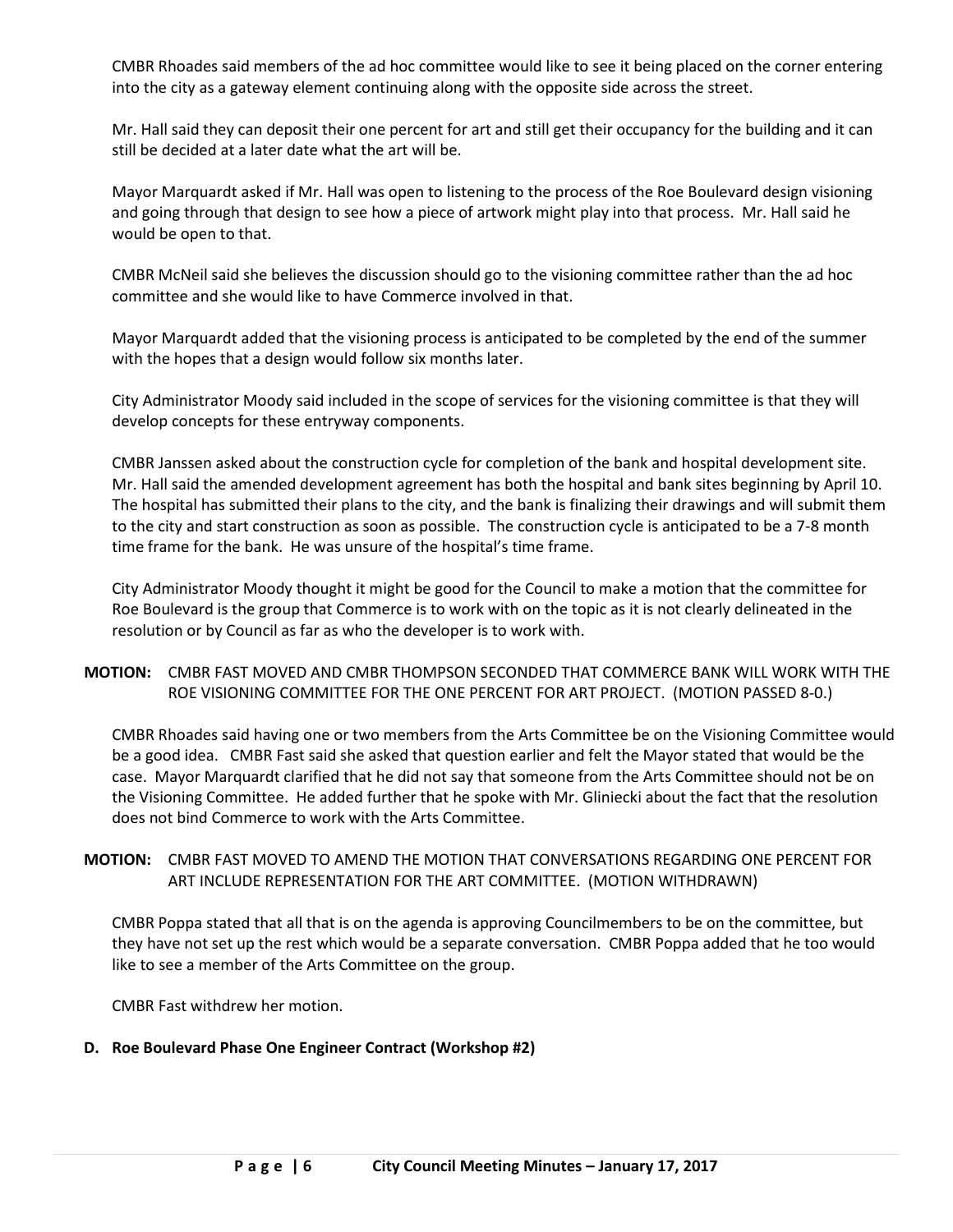Public Works Director Leon hopes the Council is as enthusiastic about the project as he is. This is a huge project for the community and staff is approaching it that way. They have directed George Butler and Verio to also approach it that way. He said they are really looking forward to starting the process of Roe Boulevard.

**MOTION:** CMBR THOMPSON MOVED AND CMBR JANSSEN SECONDED TO APPROVE THE PROFESSIONAL SERVICES AGREEMENT WITH GEORGE BUTLER ASSOCIATES AND TO APPOINT CMBR MCNEIL, CMBR KELLERMAN AND MAYOR MARQUARDT TO THE ADVISORY COMMITTEE WHICH WORK THROUGHOUT THE VISIONING PHASE. (MOTION PASSES 8-0)

## **E. Discuss Leaf Pickup Program (Workshop #3)**

Public Works Director Leon started the discussion by saying the complaints he received were directed more towards when the leaves were scheduled to be picked up versus the work performed, which are two completely separate issues. He has created a synopsis to explain why the program was shortened, a history of the leaf pickup program, what equipment is used for both leaf and snow operations, and a total cost to the city from both the staff and equipment sides.

CMBR McNeil inquired what was included in the 15 percent overhead. City Administrator Moody responded that the administrative costs incurred are for items such as insurances, property liability insurance, workers compensation, but those amounts are not prorated back to each individual department. CMBR McNeil asked why there was an hourly charge for equipment if it is already owned by the city. City Administrator Moody said they do not have historical operating and maintenance expense costs for pieces of equipment and the best way to show that cost is to use a published rate such as the rate published by FEMA should you have to rent those pieces of equipment in an emergency, this is what they would reimburse you. The synopsis provided by Mr. Leon provides accurate and defensible calculation of the cost the City incurs and the total value of the service that is provided.

CMBR Rhoades asked why the 2017 CIP allows for a dump truck and snow removal equipment. Public Works Director Leon said the CIP is to purchase a single truck new. The costs in the synopsis are for the costs they paid for the trucks they currently have. City Administrator Moody defended the costs used in the assumptions based on FEMA as they are not subject to assumptions. CMBR Rhoades continued to question the process for pricing the service and feels that the programs costs are much less than they are stating.

CMBR Poppa said he appreciated Public Works Director Leon and City Administrator Moody for putting this information together. He said he felt the numbers were legitimate, but confuses value and actual hard cost. He said he also agreed these are not true hard costs of the annual program. A lot of the costs are for salary. He said he would like to see a chart or a graph that breaks out the soft costs and the actual hard costs annually if possible.

Public Works Director Leon said he can come back with assumptions on how long they think the dump truck may last but this is difficult to accurately predict. They are trying to protect themselves because they do not know how long this piece of equipment will last.

CMBR Fast said the leaf program is paid for through property taxes. Prior to 2013, leaf pickup was \$28 and was funded out of the General Fund and they made four passes through the neighborhoods. Now, they are paying \$28 and they go through the neighborhoods two times. She said they are getting half the service and paying through property tax and a sales tax. The problem this year is that most of the leaves had not dropped by December. She added that they rarely get snow in December. She also reminded everyone she previously brought up at several City Council meetings where she asked staff to send a mailing for the spring pickup service and that was never done. They used to have mailings before the fall leaf pickup and that also was not done. She said two pickup times does not give the service for the cost. She believes this is an ongoing discussion and she and CMBR McNeil have talked about having this on the community forum in April.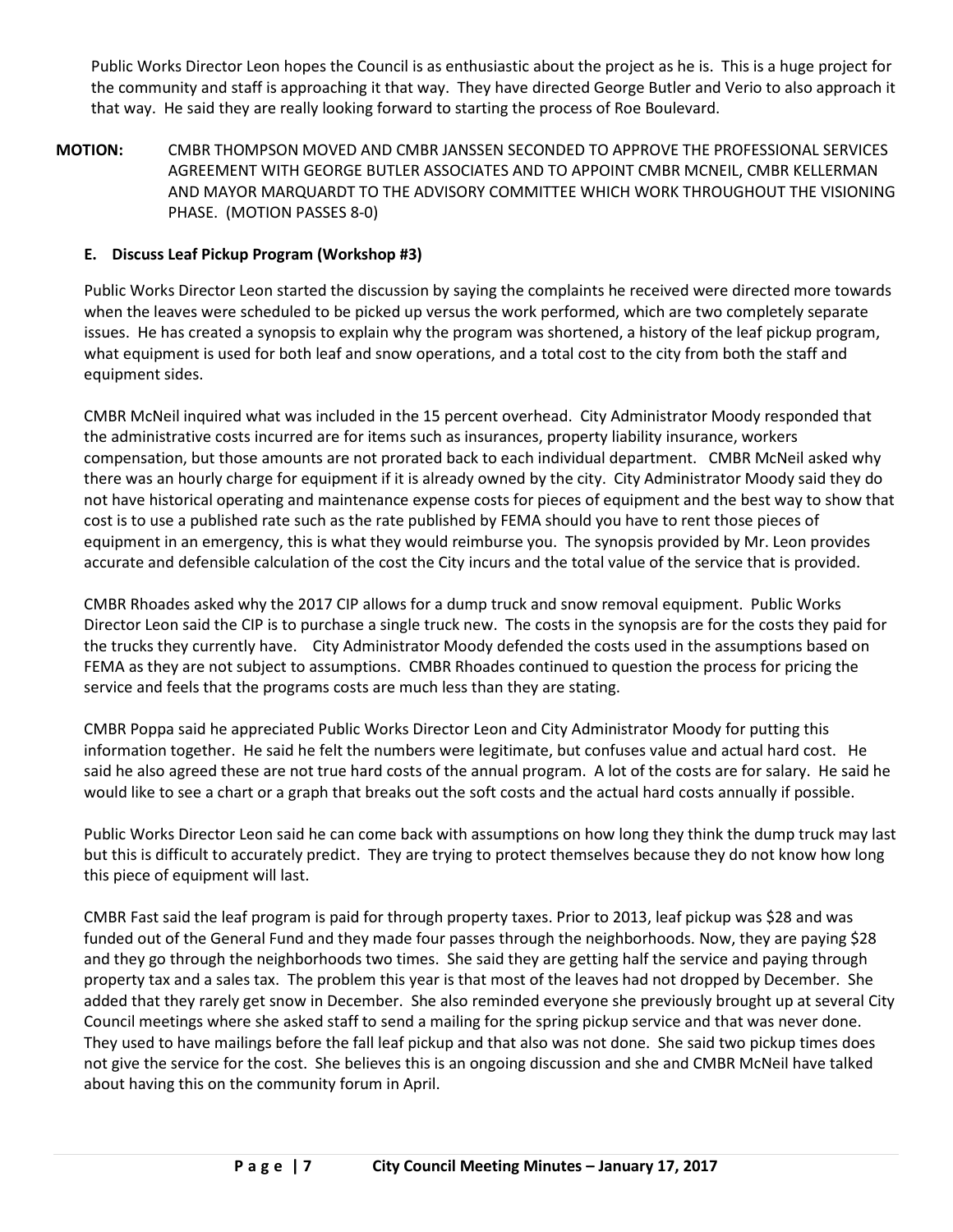Public Works Director Leon replied that it was actually three times they went around everyone's streets. He also said he received a vote of approval from the Council on the leaf pickup schedule that would be used for fall and spring. At that time he explained the impacts on the fall leaf program. They are unable to predict when the leaves will fall or when the first snow will be, but their first priority is snow removal over leaves. He added it is not realistic for people to think that the city will pick up every leaf that falls from a tree. He also brings the leaf pickup schedule as early as possible to the Council for approval.

CMBR Janssen asked if one of the neighboring cities have more accurate historical data with regards to equipment figures that they can pull from. City Administrator Moody said they will reach out to them to find out what experience they may have over the life of a piece of equipment. They would still have to estimate the residual value of the City's equipment, but the maintenance expenses he believed would be some of the larger neighbors as it is done in-house, so they have a better idea of the cost per mile or per hour.

CMBR McNeil said the report as prepared looks like the staff is paid regular salary, plus paying them an additional salary for the leaf pickup.

CMBR Kellerman said the numbers presented do not necessarily represent the views of residents as they are more concerned with the service itself. He said the City's leaf pickup is a highly coveted, unique service that represents Roeland Park.

CMBR Rhoades said that people were upset that leaves were still on the trees, but recognized they are at the mercy of nature. He agreed with CMBR Fast to put this item on the community forum.

CMBR McNeil said it seemed like the spring pickup was just not that big of a deal. If they add those two weeks back into the fall, how would they know when to put them out so they don't cross over into snow pickup? She wanted to know if there was some way they can tighten the schedule and notification for when people put out their leaves so that leaves are not sitting for a month in advance and people start sweeping them out after the truck has passed.

Public Works Director Leon does not know how it would impact snow removal by adding the two weeks into the fall schedule. He also said he has no problem of bringing the two weeks of spring pickup back into the fall and making it a 6-week fall program.

City Administrator Moody said if didn't have to use the dump truck for leaves it would make them less susceptible to snow. They are looking into the ability to be able to blow leaves into the back of a roll-off versus a dump truck and could it be done more cost effectively. Roll-off containers do not cost the city anything, but they do not own a rolloff truck. There are different truck options that they will explore. He added that they once used the vacuum truck, but that was a slow process.

Mayor Marquardt reminded everyone there is still a lot to discuss on the agenda and this topic could consist of an entire meeting and he will also need to leave the meeting early.

City Administrator Moody wants everyone to understand that staff is considering the critical elements associated with the program and the areas that people are dissatisfied with and trying to come up with ways to improve it for the same cost if not less.

Public Works Director Leon did read on NextDoor that the city staff does not like the program and does not support it. He said emphatically that is wrong. He said his job as director is to find out what the city does and how to do it better, which is all he has tried to do since he has come to the city and does the same with every other program he manages. He added that notices go up for the pickup schedule and it is broken up into neighborhoods so citizens know when and what day they will be picking up leaves.

## **F. R Park Master Plan Presentation (Workshop #4)**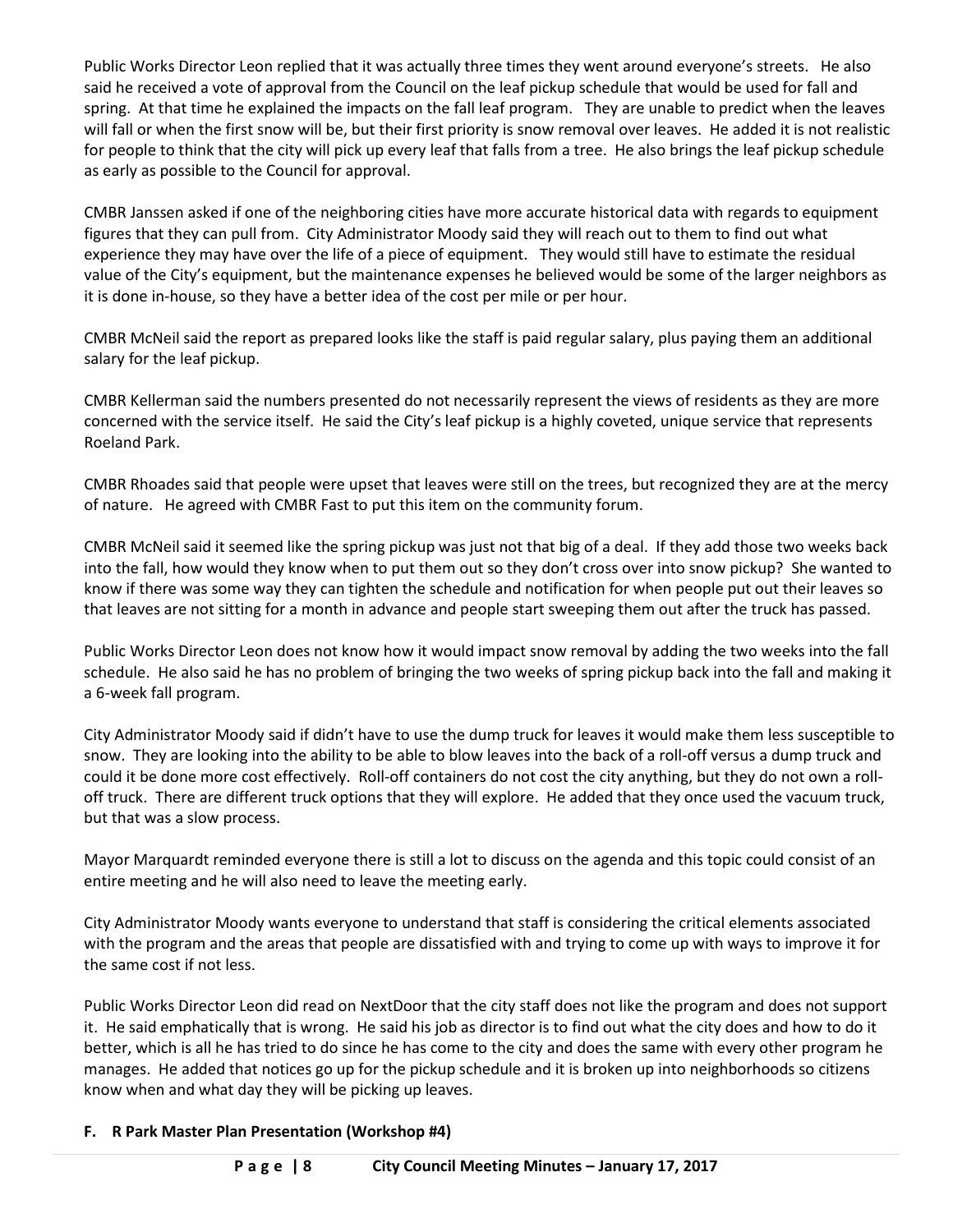### *No presentation was given.*

# **G. 4th Quarter Safety Stats (Workshop #5)**

Police Chief Morris provided fourth quarter safety statistics for October 1, 2016 through December 31, 2016. His department had 221 reports, 82 of which were Uniform Crime Reports. The biggest impact to the city continues to be theft. They would like to educate the public and retailers to do a little better job of securing their items so their crime rate would go down. He is pleased to say the crime rate for 2016 is down and has been for the last three years. The Boulevard Apartments, Walmart and Lowe's still get a lot of attention. He said that all the reports are published by the Kansas Bureau of Investigation and more information can be found at the KBI website.

Chief Morris defined for the Governing Body the difference between violent crimes and property crimes. Homicide, robbery and assaults are considered as violent crimes. Non-violent crimes would be burglary, thefts, and auto thefts.

CMBR Janssen said last year there was a big push to discourage people leaving their cars running to warm them up in the winter. Chief Morris said vehicle thefts are lower, but not where they want them to be.

## **H. Sale vs. Lease of City Property (Workshop Item #6)**

City Administrator Moody spoke with the Sunflower Hotel, the potential developer for the cave site, about a potential lease of the property. They said they would be open for that discussion. This will be reviewed by the adhoc committee on January 18.

CMBR McNeil said she has prepared her thoughts on where the city, in her estimation, went wrong in selling off city property. She forwarded that to City Clerk Bohon who said she would disseminate that to the Council.

City Administrator Moody said they will be changing the term sheet to reflect a lease as an option and what the terms would be, length of the lease, and payment. There is also an escalator clause that the lease would increase a percentage each year. This is consistent with the term sheet put together for KC Zip, which was anticipated to be a lease from the start.

Mayor Marquardt clarified that the document would have both options in it for discussion, sale as well as lease.

# **I. Changes to Type 1 Special Event Terms (Workshop #7)**

Ms. Jones-Lacy said the recommended changes are that advertising signs and symbols marking a special event shall be limited to a maximum of 31 days and a maximum frequency of similar events to four non-consecutive times per calendar year. This has not changed from the first iteration. They had recommended changing the location of signs and symbols denoting that they shall be limited to a land area of 500 square feet. The maximum size of a single sign is eight feet in length and four feet above grade. Total sign area of signs and symbols will be that part of this display shall not exceed 100 square feet for single-sided signs. If the sign is double-sided, then it can be 200 square feet.

City Attorney Mauer addressed questions by the Council dealing with whether a cross is actually a sign, and does this qualify as a special event. He did say that the crosses used by St. Agnes Church are considered signs because of the purpose that they are put out there for. They are not there as a religious symbol to designate that St. Agnes is a church. They are there for a special event, their month-long awareness for abortion. They are not there permanently, but for the event. The second point was whether they could make the special event fit for the St. Agnes School or church activity and he felt they could and the changes made would accommodate that. Lastly, there was a question of how to handle the home-based not-for-profits or whoever wanted to have a special event. He provided some ideas for the Council to consider which might to put a limit of square feet by doing a ratio of number of square feet of the property as compared to the amount utilized in the special event or signage for the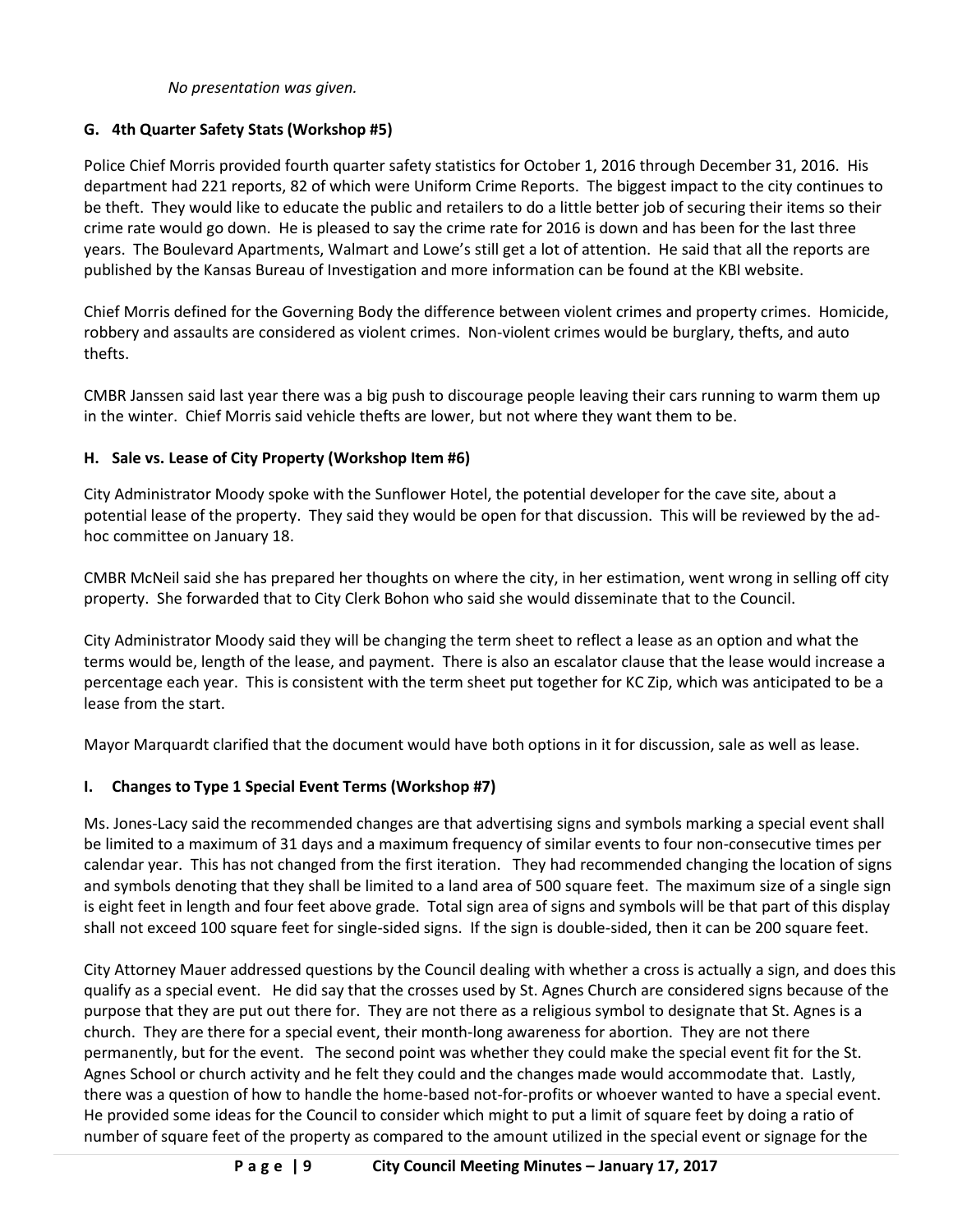special event. That way when someone has a larger piece of property such as the church there is more ability to have their display as compared to somebody's front yard. Council could also limit the number of days in a year and how long they could run consecutively.

Mayor Marquardt believes the ordinance should remain the same and have the church come before the Council for a special event. He said he believes they should modify the main sign ordinance that currently allows three signs and modify to possibly three signs every 300 lineal feet. Currently three signs for the whole property do not seem to make sense considering its size.

(Mayor Marquardt left the meeting.)

CMBR Kellerman asked what classifies as a special event. Mr. Mauer said St. Agnes annually does a pro-life awareness for a month in October where they want to have signage, call extra attention to this issue and do that in part with signs as crosses on their yard. The crosses are intended to call attention to that issue and that is what a sign is. CMBR Kellerman asked further whether it could be considered a display rather a special event.

Ms. Jones-Lacy confirmed for CMBR McNeil that if approved with staff recommendation the church would not need to come before the Council for a permit every year. Ms. Jones-Lacy said staff would like to move forward on this item and the sign ordinance as they have been open for quite a while and would like to get a decision on whether to act or not to act on the revision.

CMBR Thompson noted that after Council discussion they would like to have some sort of ratio for sign square footage in relation to property size included in the revisions, after which time the Council felt they could make their final decision.

City Attorney Mauer asked if they want something more than the 31 days duration, non-consecutive up to four annual events.

The Council discussed consecutive limits on special events.

CMBR Kelly said the issue is becoming more complicated than it needs to. She said she does not know why there is a need to change the ordinance unless there has been a perpetual problem from multiple parties. An annual event can come before Council and everyone is welcome to come and ask for an exception to ordinances.

CMBR Rhoades said this has become a political issue for some people.

The discussion will continue at a later meeting.

# **I. Solid Waste Bid Process for 2018 Services (Workshop #8)**

City Administrator Moody said the current contract runs through 2017. As part of the joint purchasing process with Fairway and Westwood they are working on new RFP based on some things they have learned under their current contract. They would like to continue with Fairway and Westwood. The process did yield a rate reduction and by joining forces it makes them a bigger buyer and able to receive more competitive prices. They do anticipate the price will go up based upon the results of Prairie Village in their most recent bid. Staff is requesting approval from the Council to join the Mid-America Regional Council's joint purchasing alliance as the administrator of this process.

CMBR Rhoades said he would like to participate in a joint venture, but would like for the city administrators to handle the process. He questioned the payment of a \$20,000 fee to MARC for something that could be handled inhouse.

City Administrator Moody said he did not think the other two communities would want to enter a joint bid process without using the MARC purchasing cooperative as the administrator.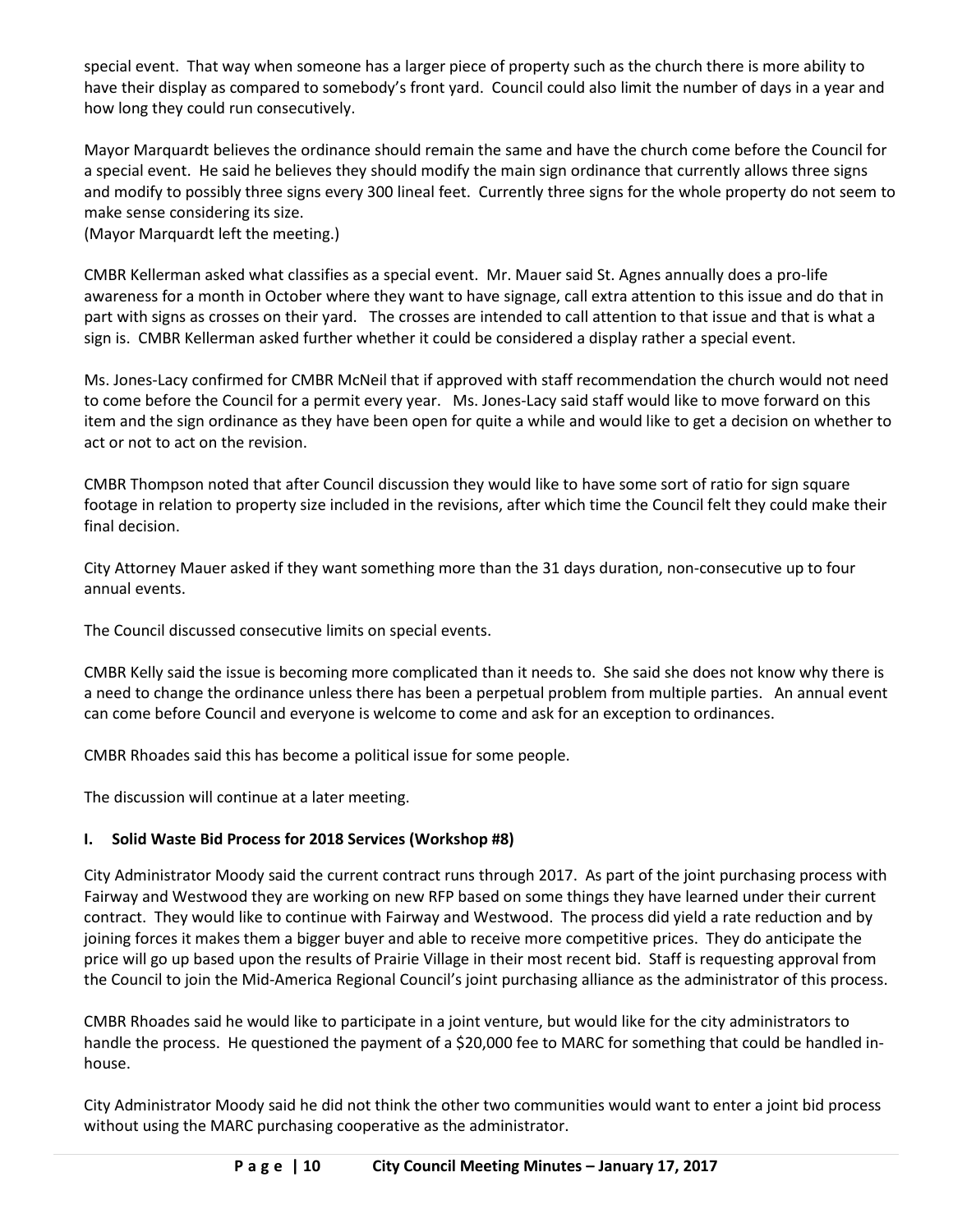CMBR McNeil also does not want to use MARC and thinks the cities can work together. She put forward that if Roeland Park says no they're not willing to spend this much money for MARC the other two smaller cities might consider staying together. She did recognize that alone they would not have the bargaining power that three cities would.

CMBR Kellerman agreed they do not need MARC as a middle man. He believes the City of Mission has stopped using MARC as far as the RFP for trash service. CMBR Kellerman said he would also be willing to entertain an open market for trash service. He has heard from residents that they are still receiving poor service as far as trash pickup. He questioned how many complaints the city has received.

City Clerk Bohon said they keep a log of the complaints received, but added that it has gotten better.

City Administrator Moody said he did not support the city going to an open market system. He said he has had the conversations with CMBR Kellerman, but believes there are significantly more drawbacks than advantages.

CMBR Fast provided a brief history of what it took to get the three cities to work together and how difficult it was to put together this agreement and that MARC was necessary as a non-interested party to help negotiate that deal.

City Administrator Moody has spoken with the other city administrators and that they want to continue to use MARC.

CMBR Rhoades said he would like for the City to go back to the other two cities and say they would like to do this by themselves. If they cannot get an agreement, then he would support the move forward with MARC. But he would at least like to see an attempt made and would like to amend his motion to reflect that.

City Attorney Mauer clarified the proposed amendment would be to first ask the partner cities to approach the bid process without the use of MARC services.

**MOTION:** CMBR RHOADES MOVED AND CMBR POPPA SECONDED TO PARTICIPATE IN A JOINT SOLID WASTE BID PROCESS ADMINISTRATED BY MARC KANSAS CITY, RPC.

CMBR Rhoades amended his motion.

**MOTION:** CMBR RHOADES MOVED AND CMBR KELLERMAN SECONDED TO AMEND THE MOTION TO ATTEMPT TO PARTICIPATE IN A JOINT SOLID WASTE BID PROCESS ADMINISTERED INDEPENDENTLY BY THE CITIES OF ROELAND PARK, WESTWOOD AND FAIRWAY. IF UNABLE TO COMPLETE THAT PROCESS AGREE TO CONTINUE WITH THE BID PROCESS ADMINISTERED BY MARC. (MOTION FAILS 4-5 WITH CMBR THOMPSON VOTING TWICE AS THE ACTING MAYOR.)

#### POLL THE COUNCIL

FAST - N MCNEIL - Y JANSSEN - Y RHOADES - Y KELLERMAN - Y THOMPSON - N KELLY - N POPPA - N

CMBR Janssen asked for Mr. Moody's thoughts about negotiating with their current solid waste provider and if they find the rate increase is minimal enough they might not need to go out for bid.

City Administrator Moody said the agreement is MARC would still be subject to the administrative fee. He also said currently there is no monetary penalty in the current contract if they do not meet the terms of the agreement.

CMBR Kellerman asked if the Mayor is why Council President gets two votes. Mr. Mauer said this is the first time he has seen this. He added that because the acting chair has a vote and the Mayor breaks ties, the acting chair does